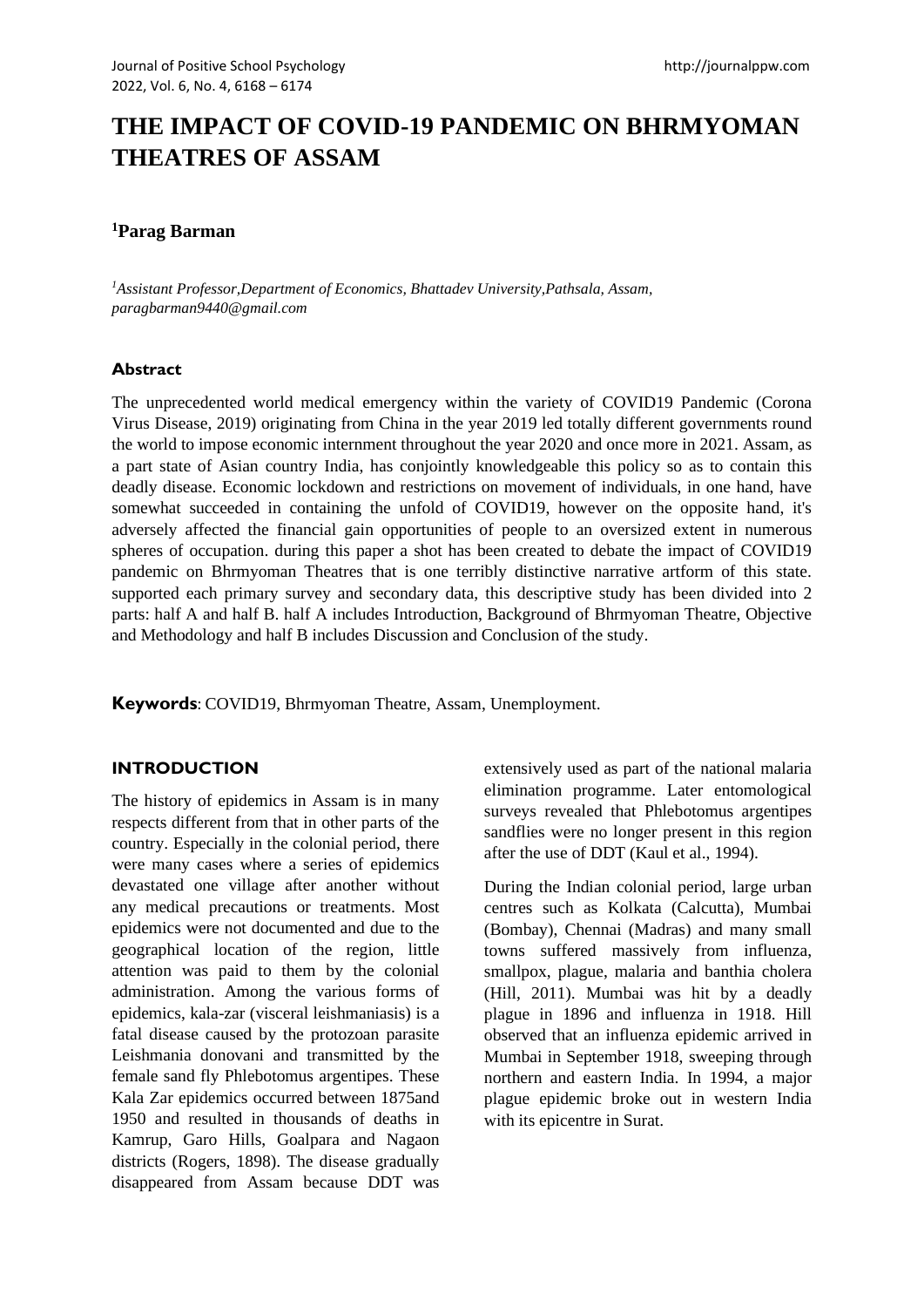The spread of the Corona virus from the epicentre in Wuhan in China to the entire world has already changed the entire world economy and human behaviour. The entire scientific community as well as medical professionals fundamentally believe that control of this infectious disease is possible through immobility and containment such as confinement and social distancing. Based on this fundamental belief, unprecedented confinement was imposed in most countries of the world in the first quarter of 2020, leading to an unprecedented collapse of our economic and social system.

The first case of COVID -19 emerged in India on January 30, 2020, and following the outbreak, a complete lockdown was announced for the entire country on March 24 for a period of 21 days. With the announcement of a nationwide lockdown on March 25, 2020 due to the Covid19 pandemic, workers of the unorganised sectors, especially the migrants, faced the toughest phase of their livelihood. The closure of industries and shops left these workers, who do both skilled and unskilled work, without any source of income in places far away from their native places.

People working in the unorganised sector have always been most vulnerable to disasters and epidemics. With both the Union and State Governments announcing a complete lockdown for an indefinite period, except for essential services, borders were closed, traffic stopped, factories, shops, restaurants and all kinds of economic activities shut down. This proved to be a nightmare for hundreds of thousands of workers working in the various sectors of the unorganised sector who lost their livelihoods and became unemployed overnight. The immediate impact of the shutdown affected the migrant workers who not only lost their livelihood overnight but also had to struggle for food and shelter as the state administration completely ignored the consequences that this group of workers may have faced. As a result of the loss of daily wages, fear of contagion and fear of death, thousands of them began to flee to their homes from various cities. Many migrants lost their lives either due to hardships on the way, hunger, accidents or co-morbidity and some even committed suicide. A telephone survey by Jan Sahas of more than 3000 migrants from North Central India shows that majority of the workers were daily wage labourers and at the time of the lockdown 42% had run out of rations, one third were stuck in the destination city without access to food, water and money, 94% had no workers' identity card (Jan Sahas 2020).

## **BACKGROUND OF BHRAMYOMAN THEATRE**

In Assam, one of the most vulnerable sectors that has come to a complete standstill due to the Covid 19 epidemic is Bhramyoman theatre. This form of theatre, considered unique and unparalleled in the contemporary Indian theatre tradition, was founded in 1963 by Achyut Lahkar and SadaLahkar. The pioneering Bhramyoman theatre group 'Nataraj Theatre', which started its journey on October 2, 1963, combined the basics of dramatic art - dance, music, drama, stagecraft - with cutting-edge technology and became an institution itself, paving the way for artists of drama and state drama to make a living from their performances. For forty years it moved all over Assam entertaining the people in urban and rural areas. This process enriched the cultural heritage of Assam with a unique dramatic tradition that secured a strong foundation for Bhramyoman theatre in the national cultural scenario (Sarma and Kalita, 2020).

The idea of this unique theatre platform was conceived by Achyut Lahkar and was similar to western proscenium theatre with an auditorium; the only difference he envisioned was that it would be Bhramyoman - transportable from one place to another. Originally, this form of theatre was not known as Bhramyaman (Assamese word for Bhramyoman). The name was coined by the late Radha Govinda Barua, founder of the Assam Tribune Group, in 1963. The Nataraj Theatre was performing at the Judges' Field in Guwahati for the benefit of the Gauhati Town Club when R. G. Barua enjoyed the performance one evening. The next day he wrote in his newspaper Dainik Asom, " ... it is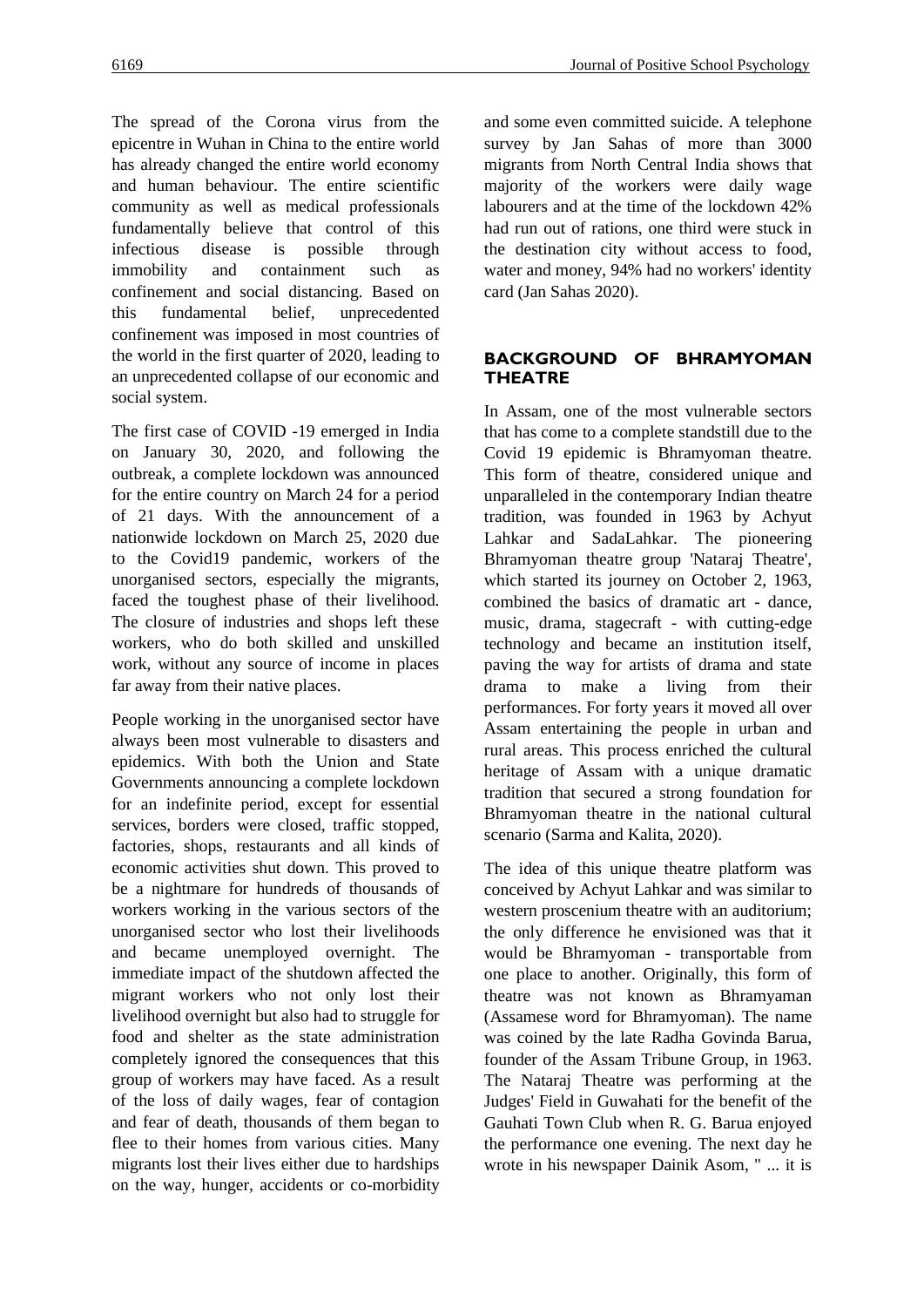something which has its own sound system, its own electrical equipment to enhance the performance, its own stage, its own auditorium. There is no such unique theatre anywhere else in the world. It should be called the first Bhramyoman theatre" (Sarma and Kalita, 2020).

The Bhramyaman Theatre in Assam, for the first time in the history of performing arts, brought professionalism and a business perspective to the traditional form of theatrical performances and created means of permanent income for numerous amateur artists and also introduced something like a norm for remuneration of artists and other nonperforming employees. Since this artistic venture required more financial investment for its maintenance, the financial structure and overall operation differed significantly from other traditional and amateur theatre groups. The pioneer of this Bhramyoman theatre, Achyut Lahkar, explained this apprehension. "I started Nataraj Theatre at my own risk. At that time, no one was convinced that this form of theatre could work better, so everyone was reluctant to support me financially. I had to take everything into my own hands. As you know, producing a professional theatre show can be expensive and sometimes risky. There is a huge financial commitment before the performance begins: auditions and rehearsals, designing and building sets, designing and making costumes and props, etc. And there is some risk in terms of the popularity of the show. A well-known classic or musical is usually a less risky venture than a new play by an unknown author. If the show is a success, there could be a financial return, but if it is a flop, the losses can be catastrophic" (Lahkar, 2004).

## **OBJECTIVE AND METHODOLOGY:**

The objective of this study is to examine the impact of the freeze imposed by the Assam government to control the spread of COVID19 disease in 2020 and 2021 on Bhramyoman theatre in general and in particular the impact on employment and income in the sector under study.

This study is based on both a primary survey and a face-to-face interview, as well as the use of various secondary data sources, and is descriptive in nature. Primary data was collected from various individuals associated with Bhramyoman theatre and face-to-face interviews were conducted with two significant theatre producers. Secondary data sources include books, magazines, newspapers, news portals and various websites.

## **IMPACT OF COVID19 ON BHRAMYOMAN THEATRE:**

The unprecedented global medical emergency in the form of COVID19 (Corona Virus Disease, 2019) emanating from China in 2019 prompted various governments across the world to impose an economic shutdown in 2020 and again in 2021. Assam, a constituent state of India, has also taken this measure to curb this deadly disease. The economic lockdown and restriction on movement of people have somewhat curbed the spread of COVID19 on the one hand, but on the other hand, it has severely affected the earning potential of people in various occupational fields.

In its long history of around sixty years, the wheels of Bhramyoman theatre has never stood still for a prolonged period of more than a year, as it did in 2020 due to the disastrous impact of the lockdown. When the Assam government announced the closure of educational institutions, theatres and some other public places and mass gatherings in March 2020, it meant an uncertain future for Bhramyoman theatre. Since the directive of closure primarily means that any mass gatherings will be restricted, this directive has definitely caused frustration among the artists and workers of the entire Bhramyoman theatre industry. There are around fifty Bhramyoman theatre groups in Assam and each of these groups provides employment to 100 to 150 people, including artists and technicians. In addition to these direct jobs, the entire Bhramyoman theatre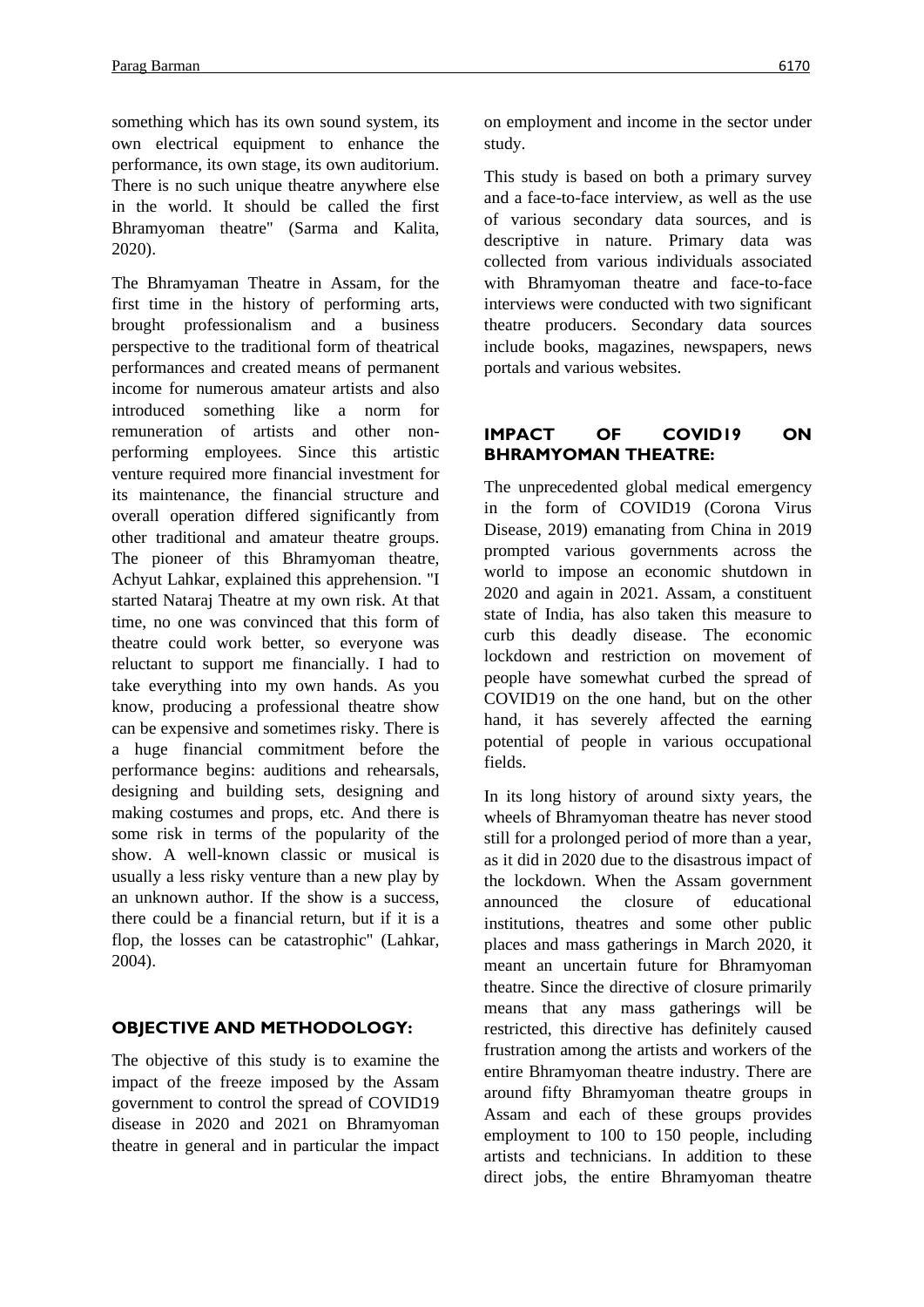industry provides secondary employment to many people wherever it performs. In a way, Bhramyoman theatres create a symbiotic relationship that wheels a different economy as a whole and provides income opportunities for many people.

Typically, a Bhramyoman theatre starts rehearsals from May to July every year and performs the dramas in front of audiences from August. So it takes about three months to prepare to perform dramas and dance dramas. During this time, the theatre group not only rehearses dramas and dance dramas, but also contracts with collaborators and does all the technical work to prepare the stage, lights and sound. The bookings for a large part of the performances are also done during this time. After completing the initial performances at their home venue where the group has been rehearsing, a Bhramyoman theatre sets out on the road and performs its show without resting for a single day. Traditionally, each year during the first week of August, each Bhramyoman group prepares for a nine-month journey to reach people in every corner of the state. Initially, the Bhramyoman theatre groups travel and perform in the lower and middle regions of Assam. Then from January, they move to Upper Assam and the season ends with the Rongali Bihu.

But in 2020, the most unfortunate incidents happened to the Bhramyoman theatre groups. The Bhramyoman theatre artists and staff who were touring the districts in Upper Assam experienced for the first time that they had to cut short their journey immediately after the imposition of lockdown and were almost stuck in the places where the theatre groups had decided to temporarily shut down. Just before the Rongali Bihu in 2020, this situation has shaken the livelihood of thousands of families. As a complete shutdown would have potentially destroyed the entire Bhramyoman theatre industry, these groups have first requested the government to allow them to screen people on Corona virous before admitting them to the shows. "We are appealing to the government to allow the Bhramyoman theatre groups to perform. They should be allowed to screen people from the audience wherever necessary. But the performances should not be stopped by a blanket ban. The Bhramyoman theatre performances are scheduled till Rongali Bihu. If we are asked to stop almost a month before the end of the season, the technicians will suffer a lot as they will not get paid," said the noted Assamese actor and one of the previous producers of Awahan Theatre (Times of India, 2020). Addressing a press conference, a large number of producers appealed to the state government that the producers would not be able to pay the monthly fees to the artistes and other workers if the Bhramyoman theatre shows were suddenly stopped. Therefore, he said, the state government should pay adequate compensation to the technicians - the grassroots workers who are comparatively poorly paid and whose income depends on the number of performances.

But the state administration paid no heed to such appeals and as a result of the lockdown, the Bhramyoman theatre, which was supposed to complete its journey in April 2020 and resume its usual journey in May-July 2020, could not start moving in 2020. This means that thousands of artists and technicians working in and around 32 Bhramyoman theatre groups have completely lost their opportunities and the government has not offered any financial support to the members of the Bhramyoman theatre industry. In view of this acute crisis, the theatre practitioners in Assam requested the then Chief Minister Sarbananda Sonowal in August 2020 to provide financial assistance to those working in the profession as they were facing hardships in the wake of the crisis COVID -19. One of the members of the delegation told the media that the coronavirus pandemic has relentlessly hit the community and cast a shadow on the careers of many theatre artistes and workers, making their livelihoods difficult. The theatre workers are facing an acute financial crisis as they have been out of work for nearly four months due to the COVID -19 pandemic. "The lockdown measures have been relaxed and life is returning to normalcy in most parts of the state, but the work of theatre groups seems to be a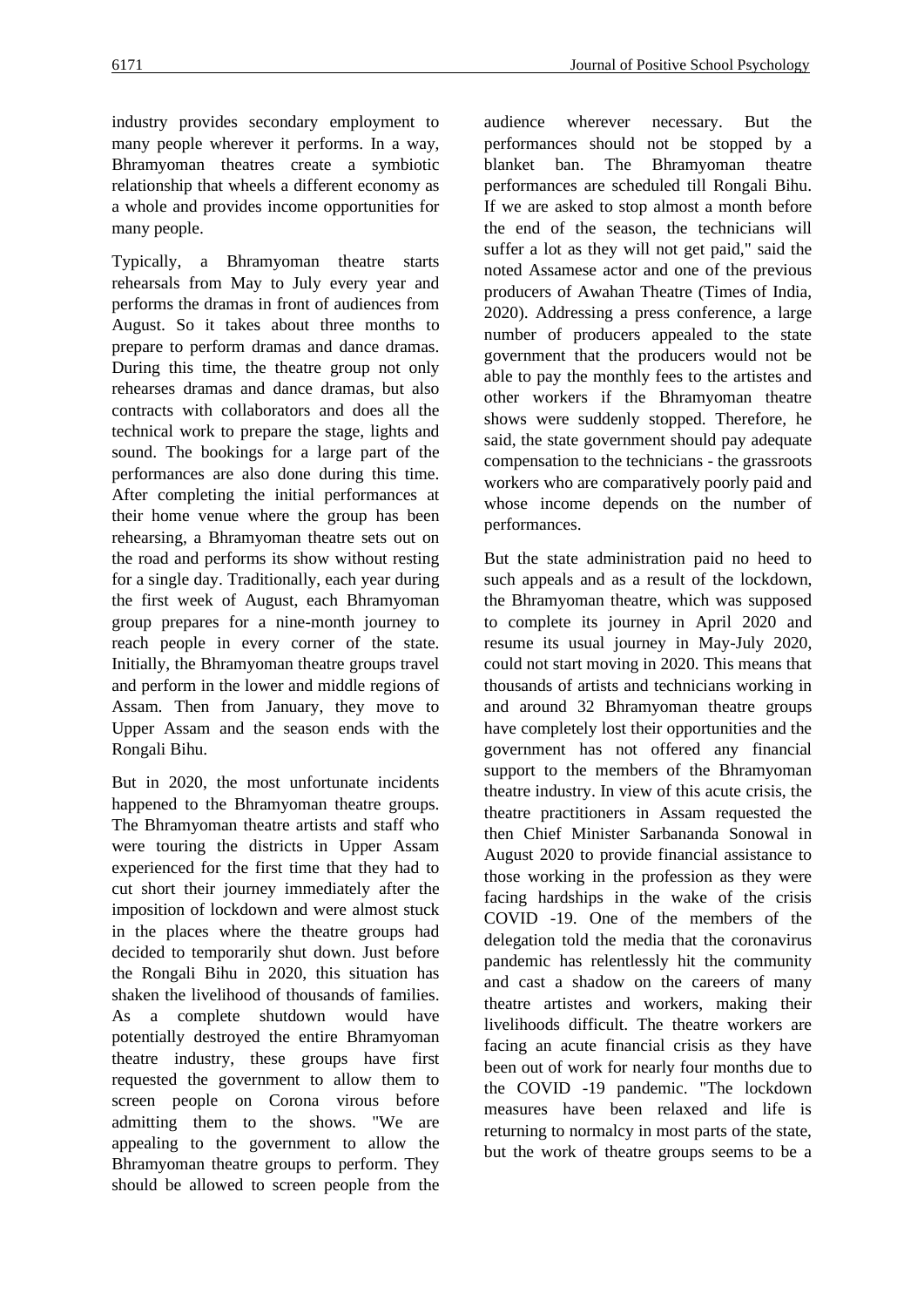difficult task as people continue to shun large gatherings," he said.

In the memorandum submitted to the Assam Chief Minister, the theatre workers' association mentioned that due to financial hardship and lack of alternatives, most of the theatre workers were forced to sell vegetables while some became daily wage labourers. Some have even sold their prized possessions which they use in the theatre productions. "In this situation, we have no choice but to seek your support and assistance in our struggle for survival. Therefore, we request you to support and help us at least for the next six months," the theatre workers said in their statement (The Hindu, 2020).

Krishna Roy, a prominent figure in the Bhramyoman theatre industry, the established producer of Awahan Theatre, one of the oldest and best known theatre groups, described the situation as unimaginable and told the media that because of Covid 19, they had to stop their performances from March 16 for the last season. "At this stage, it is impossible to think of preparing theatre. Mass gatherings are the core idea of Bhramyoman theatre. If lockdown or social distancing norms persist, it is impossible to start Bhramyoman theatre." (The Telegraph, 2020). In terms of financial loss, he specifically mentioned that the cancellation of one day's performance for a theatre company means a financial loss of about Rs 1 lakh, which ultimately affects the entire team. "We are now in debt to those who had booked us and given us an advance but could not perform because of the pandemic. We will perform in their areas this year if at all possible," he said.

Awahan theatre had to cancel thirty pandals in 2020, which means a direct loss of thirty lakhs. Besides, it also lost the usual revenue from advertisements. This year, Awahan Theatre's advertising revenue from the Assam government amounted to ten lakh rupees. Advertising from private parties, including those at the local level, which amounts to about twenty thousand rupees per performance, multiplied by the total number of cancelled performances, went down the drain. It may be added that while the theatre parties are booked much earlier from various corners of the state, the festivals provide additional revenue to the producers as they have to put up additional shows during this period. The closure of all festivals has also prevented this possibility. Another effect is higher depreciation on each theatre company's property, which is not being used during this time. It takes simple arithmetic skills and some imagination to calculate how far the entire industry has been affected. The total loss is much greater than the directly calculable primary loss.

| <b>Table Number: 1</b><br>Some Facts about Awahan Theatre during<br><b>COVID19 Lockdown</b> |                                                                                                                                            |
|---------------------------------------------------------------------------------------------|--------------------------------------------------------------------------------------------------------------------------------------------|
| Total Number<br>of<br>Average Shows per                                                     | 75 to 80                                                                                                                                   |
| Year<br>Income earned per show                                                              | Rs. One Lakh                                                                                                                               |
|                                                                                             |                                                                                                                                            |
| Number<br>$\circ$ of<br>shows<br>Cancelled during 2020-<br>21                               | 30                                                                                                                                         |
| Income<br>from<br>Advertisement received<br>from Govt. of Assam<br>during 2020-21           | Rs. Ten Lakh                                                                                                                               |
| Income lost<br>from                                                                         | Rs. 20,000/- per                                                                                                                           |
| Advertisement at local                                                                      | cancelled<br>show                                                                                                                          |
| level                                                                                       | (Approximately)                                                                                                                            |
| <b>Added Cost</b>                                                                           | Higher Depreciation<br>cost to the properties<br>lying idle                                                                                |
| Other loss                                                                                  | Cancelled Festivals<br>stopped the flow of<br>added income                                                                                 |
| affected<br>Most<br>employees                                                               | Daily wage earners                                                                                                                         |
| For the year 2021-22                                                                        | Grimmer situation<br>Partial loss of 2020-21<br>tending to total loss of<br>$2021-22$ due to looming<br>uncertainty of<br>the<br>situation |
| Source: Primary Interview on May 9, 2021                                                    |                                                                                                                                            |

Among the employees the one with daily wage level basis are at total loss.

The extent to which the effects of the lockdown have already shaken the entire Bhramyoman theatre

industry can be easily understood from several news items published in various newspapers around the state. One such news item published in the Dainik Asom (2020), a Guwahati daily, states, "The Bhramyaman artistes affected by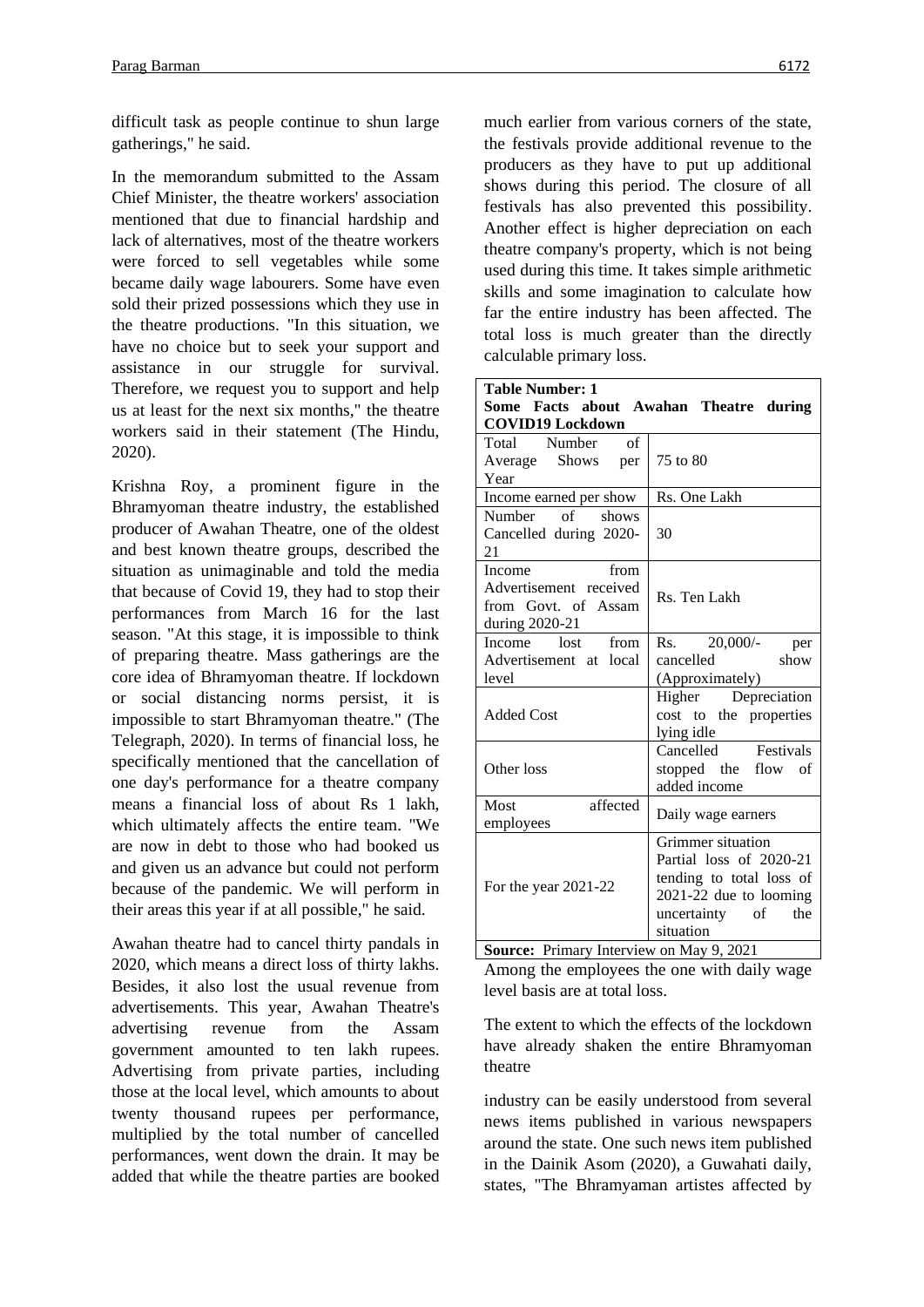the Corona virus, who are at various places in the state, are facing considerable problems and at this time, the owner/producer of Brindaban Theatres, Ganesh Raimedhi, has offered help to the artistes. It is noteworthy that after supporting the artists in Guwahati on May 2....A plan has been chalked out to help the artists badly affected by the lockdown, said owner/producer Ganesh Raimedhi. "It is commendable that the owner/producer has been helping the artists since the start of the lockdown. The SankardevaKalakhetra Samaj, a pioneering cultural institution of the state, also distributed food items to the artists of the Bhramyoman theatre on April 17, 2020 in Khanapara, Guwahati.

The question now is how Bhramyoman theatre can rejuvenate itself amidst a universal crisis that is recurring in most parts of the world, including India, and what would be the concrete consequences if the state machinery does not take it seriously. Last year, when Kohinoor Theatre had to stop its performances, Kohinoor Theatre producer TapanLahkar was very negative about the future prospects of Bhramyoman theatre. "Even if we start performing, the question remains whether we will be able to get the kind of response we usually get. With a few exceptions, most of the artists in the Bhramyoman theatre groups are housed in the homes of people close to the performance venue. We are worried whether people will be willing to accommodate the artistes in their homes this time," he said.

On a positive note, the Assam government, realising the gravity of the situation, has offered compensation of Rs. 50,000/- per person to nine hundred employees of Bhramyoman theatres whose annual income is less than ten lakh in 2020.

The Economic Times of May 5, 2021 reports, "A third Covid-19 wave is inevitable but the timing is unpredictable, the Centre said on Wednesday. "Given the scale at which the virus is circulating, phase 3 is inevitable. But it is not clear in what time frame this will happen. We hope to be prepared for the virus when it occurs," Chief Scientific Adviser K Vijay Raghavan said. The government claimed that while scientists had predicted a second wave, the high figure of 4,000 covid-19 per day was never expected." (The Economic Times, May 5, 2021)

If the government's report is to be believed, the Bhramyoman theatre industry faces a major challenge in the near future in the fog of uncertainty. This is because the workers who are still waiting for better days to resume the shows of the Bhramyoman theatres would be forced to look for alternative employment very soon. The problem of adjusting to a new job and returning to the Bhramyoman theatres would be a big problem for the workers and artists and would put the future of the entire industry in question. From the month of September, 2021, 5Bhramyoman theatre groups have started their work under the directives of the Covid SOP of government. But they failed to make any impression on the audience.

It becomes clear that the present scenario is bleak - the future is even bleaker. Once the chain is broken, it is almost impossible to get the production mechanism going again. This will set off chain reactions leading to a vicious cycle of unemployment, poverty and loss of initiative: a rather ominous possibility. This can only be prevented by an enlightened patron - in this context, that must be the government.

## **CONCLUSION:**

From the above discussion, it can be concluded that the first wave of Covid19 blocking in 2020-21 was the first blow to the Bhramyoman theatre industry, the second wave almost brought it down barring some government aid, but the looming third wave may prove to be the hammer on the industry's coffin unless serious efforts are made to revive it. Looking at it from a different angle, there will be many new faces coming into the industry in the long run if it somehow survives this threat.